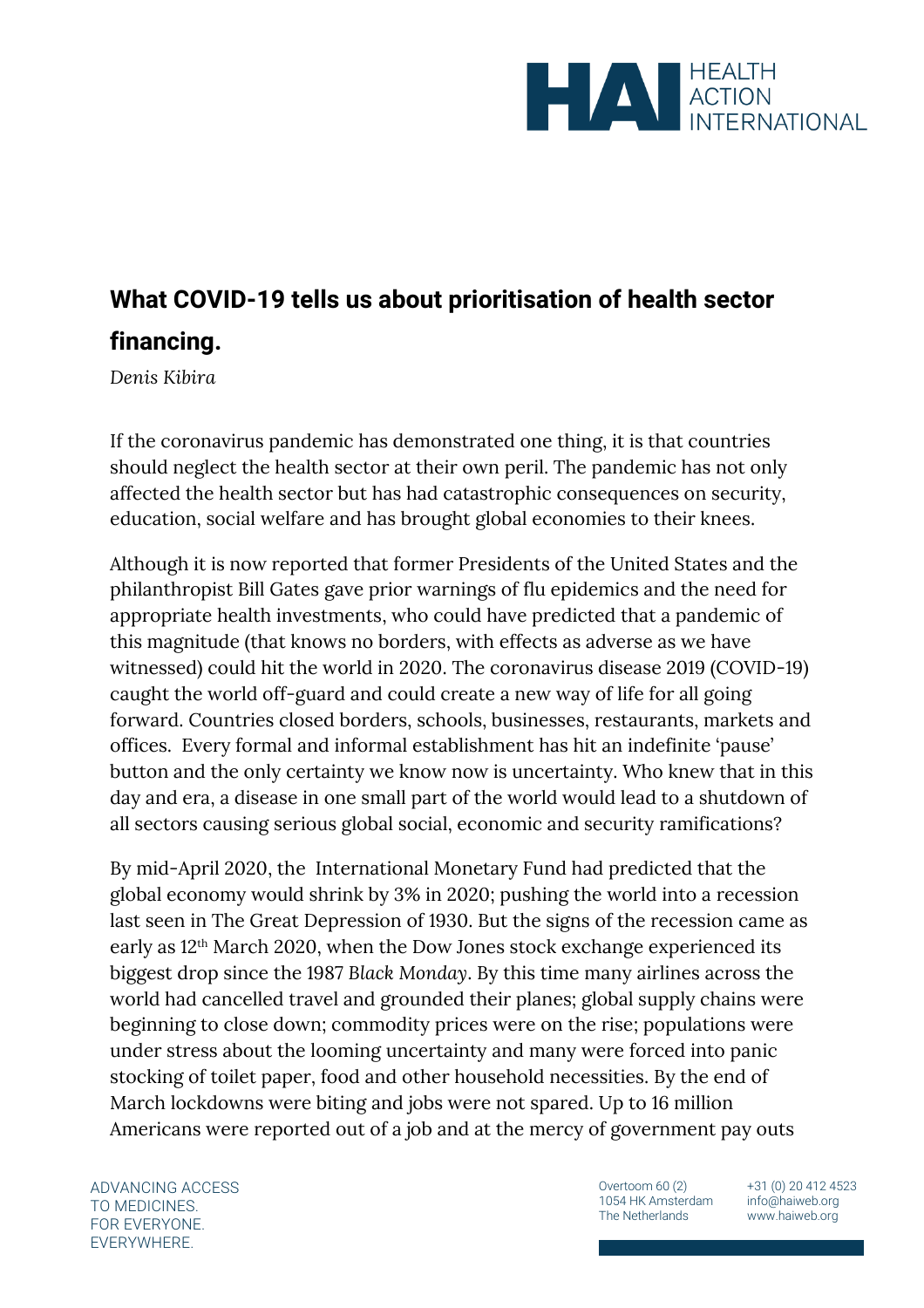

to survive. It has not been estimated how the lay Ugandan will impacted but the situation in the capital city, Kampala-the backbone of the country's economy- is gloomy. Majority of the population who 'live from hand to mouth' are locked out of work but even many with formal jobs have been sent on unpaid indefinite leave or had their contracts terminated. Poverty and inequality are bound to skyrocket.

The coronavirus pandemic has been described by some as an apocalyptic event that many have invoked God to prevail upon. In his public addresses, President Yoweri Museveni likened the circumstances to the five year bush war that brought him into power in 1986. COVID-19 has clearly demonstrated that health has far reaching consequences and should be accorded first priority ahead of other sectors such as finance, infrastructure and security, that are routinely considered by governments as the main drivers of development.

Amidst this, Parliament is making final considerations of the national budget 2020/21 in which the Ministry of Finance, Planning and Economic Development has proposed a small increment of the health sector allocation from UGX 2,589 billion (7.9% of national budget) in 2019/20 to UGX 2,823 billion (6.9% of national budget) in 2020/21. This budget allocation translates to about UGX 63,000 per person per year but if one considers the non-wage expenditure which goes to actual healthcare costs, it would reduce to UGX 15,000 per person per year. This amount of money cannot even guarantee that one receives adequate treatment for one episode of malaria. It is important to note that close to 50% of the above budget is expected to come from donors. This therefore implies that Ugandan households will continue to pay for most of their health costs amidst hardened economic times.

At the backdrop of this was a directive by the President to the Ministry of Health to withdraw the National Health Insurance Scheme (NHIS) bill from Parliament in February. The NHIS has for many years been the main hope of many policymakers and scholars alike to deliver Uganda to Universal Health Coverage. With 2030 already in sight the dream to 'leave no one behind' may remain just that.